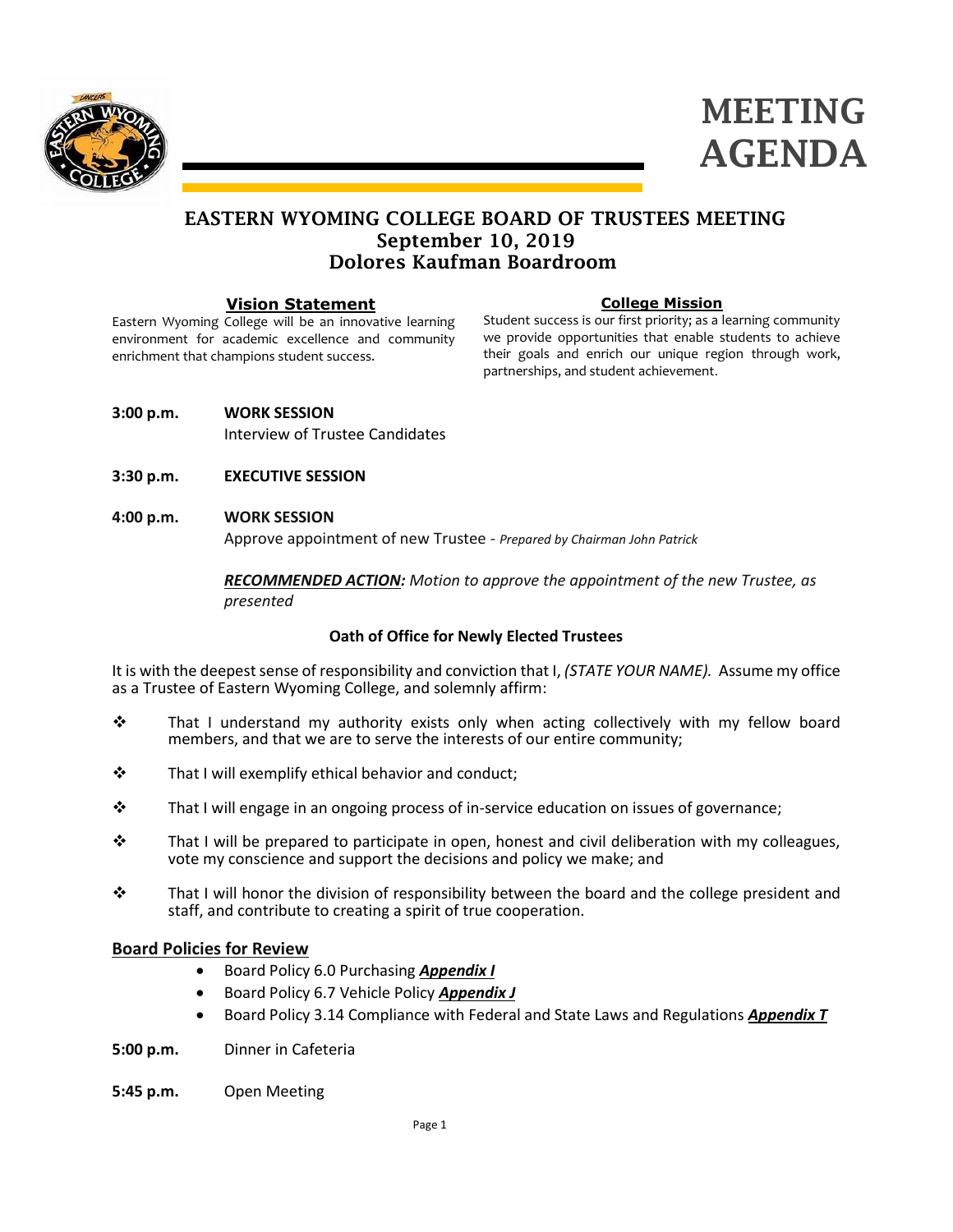#### *Introduction of Visitors / New Employees*

- Mr. Noah Decker, Biology Instructor
- Ms. Kelly Joppa, College and Career Readiness Coordinator / Instructor

#### *Open Forum:*

Visitors and/or employees may provide comments to the Board of Trustees at this time.

**APPROVE: AGENDA** *RECOMMENDED ACTION: Motion to approve the agenda, as presented.*

#### **PRESIDENT'S UPDATE:** *Appendix A1-A2, Prepared by Dr. Lesley Travers*

#### **CONSENT AGENDA -** *Appendix B*

*Trustees, please contact Dr. Travers with any questions prior to the board meeting.*

*RECOMMENDED ACTION***:** Motion to Approve the Consent Agenda as presented**.**

- *1.* Minutes from August 13, 2019, Board Meeting, *Appendix B1-B4*
- 2. Final contract with Goshen County Fair Association Facility Usage in the amount of \$29,000. *Appendix B5*
- *3.* Inberg-Miller Engineers Petition to Vacate portion of Updike Street, Douglas, WY. Currently, Updike Street begins at Richards Street and continues south to Commerce Drive and then continues approximately 485' south where the street dead ends at the Eastern Wyoming College property (Douglas Campus). Black Hills Corporation is petitioning to vacate the 60-70' width ROW that exists between their property, V Z Properties, LLC, Converse Land Holdings LLC, and the City of Douglas. *Appendix B6-B10*
- **4.** Accreditation Commission of Education in Nursing (ACEN) formal notification letter to Eastern Wyoming College Nursing Program*. Appendix B11***.**
- **5.** Education Affiliation Agreement between Platte County Legacy Home in Wheatland, Wyoming and Eastern Wyoming College for the Associate Degree Nursing Program and/or Certified Nurses Aid/medication Aide Program. *Appendix B12-B16*

#### **ACTION ITEMS**

**APPROVE: FINANCIAL REPORT:** *Appendix C* - *Prepared by Mr. Kwin Wilkes, VP for Administrative Services RECOMMENDED ACTION: Motion to approve the financial report, as presented.*

**BOARD POLICIES FIRST READING -** *Prepared by Sally Watson, Executive Assistant to the President/Board of Trustees*

**APPROVE:** First Reading revisions on Board Policy 2.0 Committee Policy**.** *Appendix D.*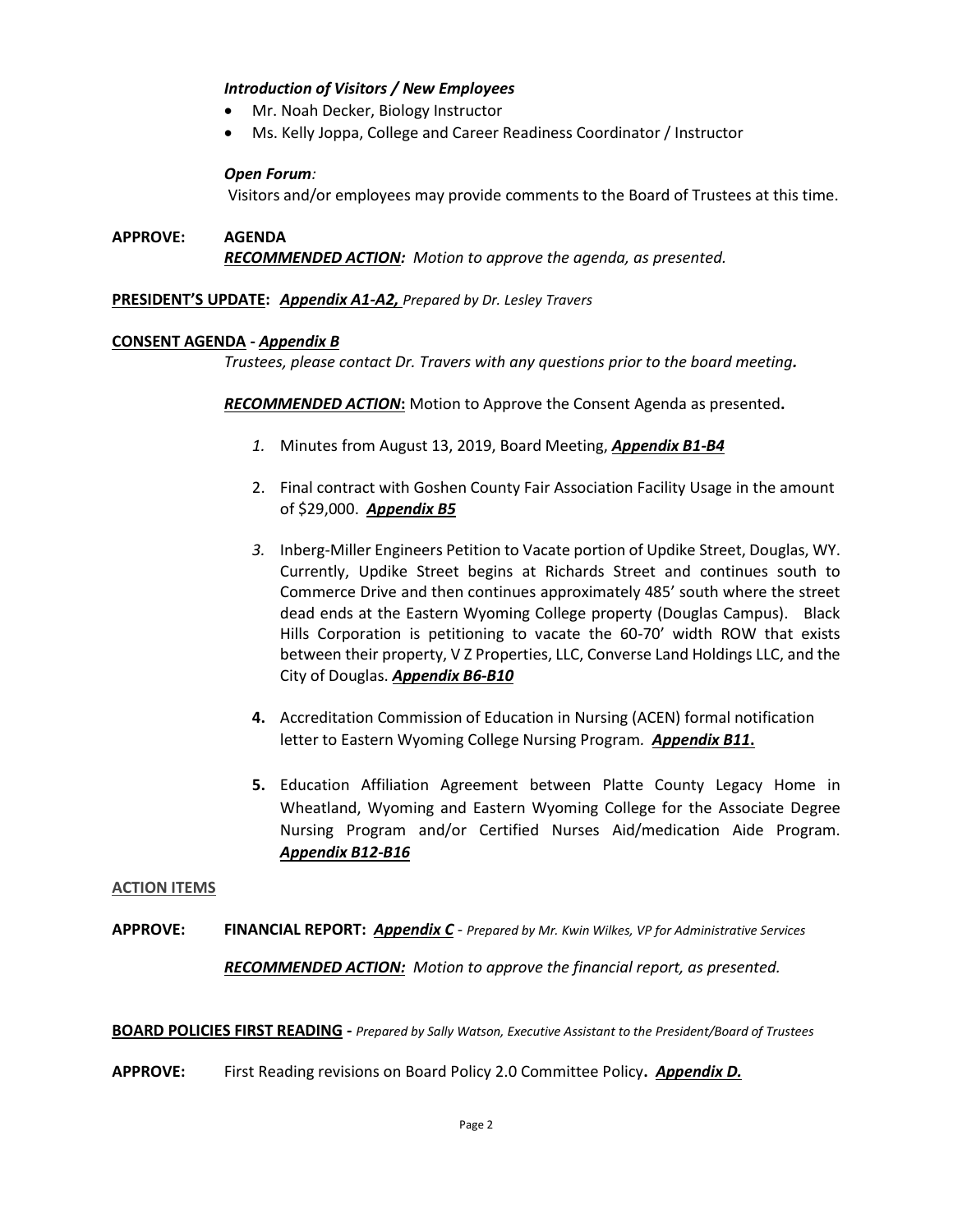*RECOMMENDED ACTION: Motion to approve on First Reading revisions to Board Policy 2.0 Committee Policy, as presented.*

**APPROVE:** First Reading revisions on Board Policy 3.2 Appointment of Faculty and Staff. *Appendix E.*

> *RECOMMENDED ACTION: Motion to approve on First Reading revisions to Board Policy 3.2 Appointment of Faculty and Staff, as presented.*

**APPROVE:** First Reading revisions to Board Policy 3.3 Continuing Contract/Tenure**.** *Appendix F*

*RECOMMENDED ACTION: Motion to approve on First Reading revisions to Board Policy 3.3 Continuing Contract/Tenure, as presented.*

**APPROVE:** First Reading revisions on Board Policy 6.13 Requests for Public Information *Appendix G*

> *RECOMMENDED ACTION: Motion to approve on First Reading revisions to Board Policy 6.13 Requests for Public information, as presented.*

**BOARD POLICIES FINAL READING -** *Prepared by Sally Watson, Executive Assistant to the President/Board of Trustees*

**APPROVE:** Final Reading revisions to Board Policy 5.14 Student Grievance and Student Complaint Policy**.** *Appendix H1-H8.*

> *RECOMMENDED ACTION: Motion to approve on Final Reading revisions to Board Policy 5.14 Student Grievance and Student Complaint Policy, as presented.*

#### **PERSONNEL**

**APPROVE:** Contract for employment for Dr. Lesley Travers for the position of College President from July 1, 2019, to June 30, 2022. *Appendix S*

> *RECOMMENDED ACTION: Motion to approve employment contract for Dr. Lesley Travers for the Position of College President from July 1, 2019 to June 30, 2022.*

#### **INFORMATION ITEMS**

- *1.* Human Resources Update: *Appendix K Ms. Crystal Smith, Human Resources Director*
- 2. Douglas Campus Update: *Appendix L - Dr. Margaret Farley, VP for Douglas Campus*
- 3. Institutional Development Update: *Appendix M - Mr. John Hansen, Director of Institutional Development*
- *4.* College Relations Update: *Appendix N - Ms. Tami Afdahl, Director of College Relations*
- *5.* Construction Projects and Major Maintenance Update**:** *Appendix O - Mr. Kwin Wilkes, VP for Administrative Services and Mr. Keith Jarvis, Director of Physical Plant*
- *6.* Student Services Update: *Appendix P - Mr. Roger Humphrey, VP for Student Services*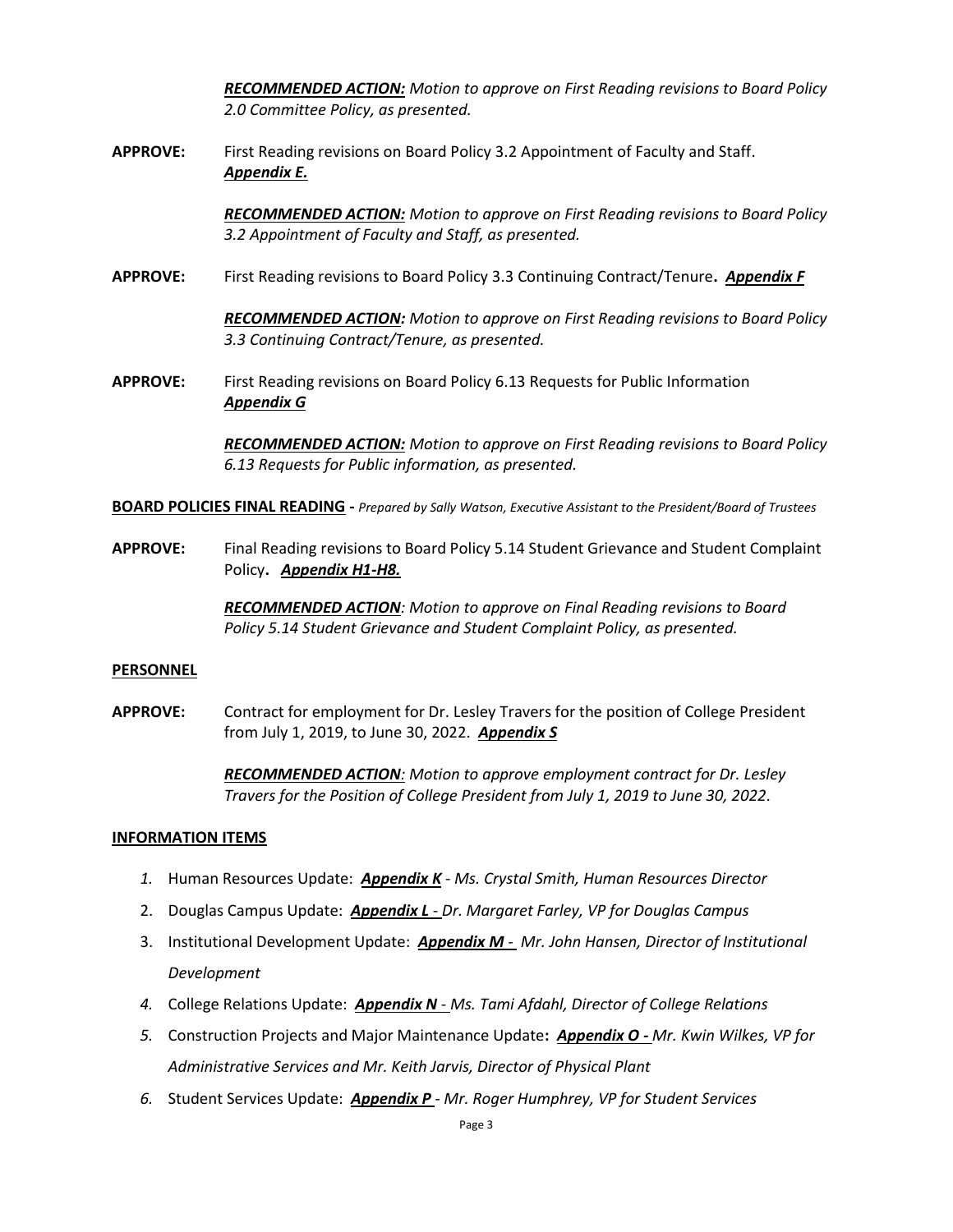- *7.* Academic Services Update: *Appendix Q - Dr. Heidi Edmunds, VP for Academic Services*
	- Fall 2019 1 Day Enrollment Comparison Summary Report
	- Fall 2019 10 Day Enrollment Comparison Summary Report **(Hand Delivered to Meeting)**
- 8. Staff Alliance Update: *Appendix R -* Ms. Sue Schmidt, Staff Alliance President

#### **TRUSTEE TOPICS**

**Executive Session** – Personnel

*RECOMMENDED ACTION: Motion to approve adjourning to executive session to discuss personnel.*

**Adjournment**.